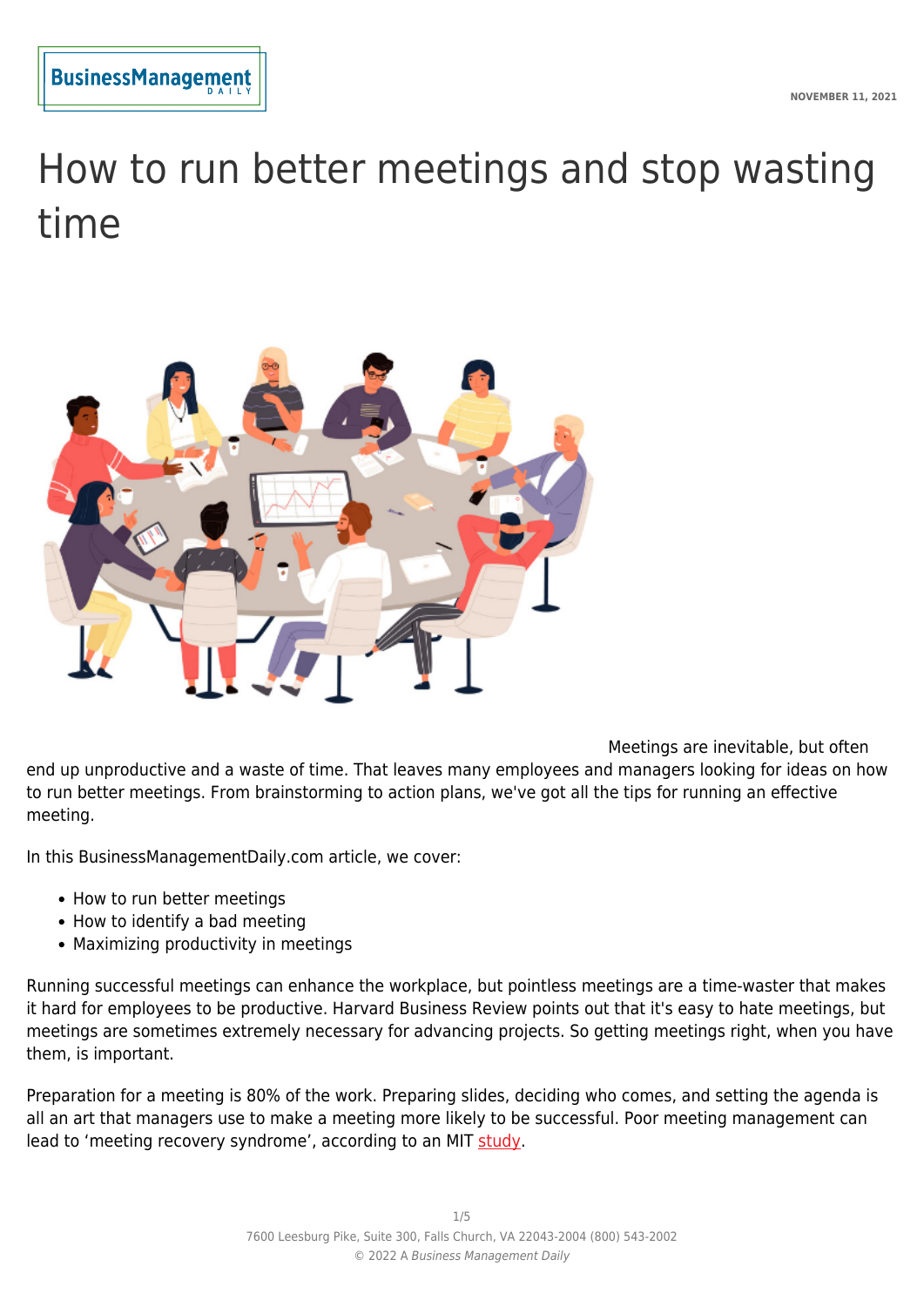So, instead of leaving employees tired and discouraged, use these tactics to make your next meeting influence and inspire meeting participants to do their job better.

# **Decipher between necessary meetings and time-wasting gatherings**

Some meetings are counterproductive to team members' focus and productivity. Determining which meetings need to happen is the first step in creating high performance in your workplace.

As a manager, you don't want to waste time calling a meeting for something that could be handled in the normal workflow. If you find that meetings are dragging on, or if employees are meeting unproductively, you might consider if there's a good alternative to calling a meeting.

### **Ask yourself questions like:**

- Will this meeting help make the company grow? If not, don't call the meeting.
- Is the meeting convenient for employees? Try to accommodate employees' schedules as much as possible when calling a meeting.
- Are subjects covered at the meeting mandatory? You should only be calling a meeting if there are matters that need immediate attention.

To avoid ineffective meetings, it's good to identify reasons why some gatherings are unproductive.

# **Some traits of a bad meeting include:**

- **Lack of structure.** Every part of your meeting should have purpose. Don't confuse employees by calling a random meeting that beats around the bush.
- **The meeting is too long.** There is nothing that lowers employee morale more than a boring meeting. Keep it simple and upbeat to keep employees happy and learning.
- **Unnecessary employees attending.** Avoid lurkers by being selective about who you invite to the meeting.
- **Unproductive.** Make sure you pack every last detail into your meeting to avoid wasting precious time.

# **Consider alternatives to a meeting**

Sometimes meeting in person isn't possible, or isn't the preferred option. In that case, it's best to find an alternative. Here are some ideas for good meeting alternatives to help employees stay productive while getting your point across at the same time:

- **Casual conversation.** Instruction and organization don't always come in a formal meeting. Casual conversations are an extremely effective way to help direct operations while keeping everyone working.
- **One-on-ones.** Instead of pulling the whole staff away from the focus, you could try scheduling a time for each employee to meet individually. This is a good way to get everyone's true opinion on the subject matter at hand.
- **Email notifications.** If the purpose of the meeting is to simply inform employees of changes/needs happening in real-time, you could simply set up an email instead of wasting company time. Letting employees mull over guidelines, changes, and other company information on their own time creates a path for productivity to flourish while getting the message out at the same time.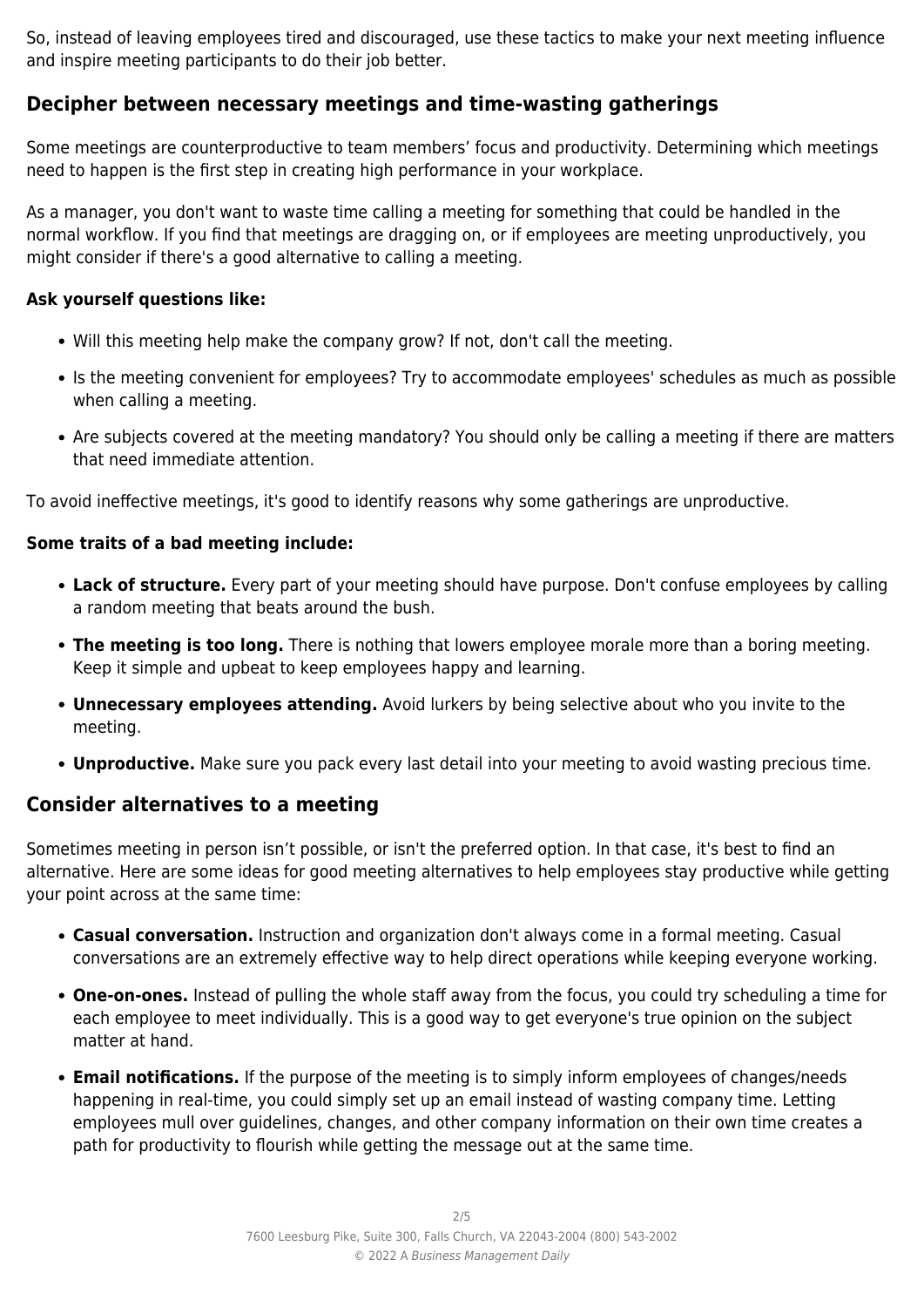- **Virtual meetings.** Great team meetings are possible virtually, but there lies a much more difficult task of keeping employees on task. When meeting virtually with multiple people, employees might be easily be distracted by their pets, surroundings, other people, their face on the screen, etc... so we suggest meeting virtually one-on-one or in small groups unless it's a highly engaging topic.
- **Video presentations/tutorials.** In remote work, virtual meetings can be substituted with video tutorials and online training. For example, if there's a work task on the laptop that needs completion, but an employee doesn't know how to do it, you could record a video screenshot of you performing the task while explaining it at the same time.

#### **Steps for running a better meeting**

If you decide that a meeting is appropriate, then you'll want to do it sensibly and productively.

# **Decide who's coming**

Let's face it, as much as you want to bring the whole work-family around the campfire, it's not smart to pull some employees off-task to sit in for a meeting that doesn't necessarily apply to them.

You can send meeting invites through email or text message to selected employees for efficient planning, and don't feel bad for leaving other employees at work. Some hard-working employees loathe meetings because it distracts them from the task at hand.

Are you afraid of insulting employees by not inviting them to the meeting? That's understandable. One way you can keep all employees at bay is by kindly explaining that meetings must be separated between teams to maintain a positive workflow. There's nothing worse than covering topics that don't apply to certain employees in the meeting. You want all employees as engaged in the meeting as possible, so avoid lurkers at all costs.

# **Distribute an agenda**

What type of meeting do you want to take place? If you can define finite reasons for your work pause, it's bound to be a productive session. Take into consideration that you're pausing the operation to call a meeting, and write meeting notes in a checklist so you don't waste time scrambling for topics. Be as clear as possible straight out the gate when unveiling what the meeting is about. Don't leave employees in the dark by not setting expectations.

You also need to let anyone coming to the meeting what the agenda is before they come — that way they can prepare themselves too. Do some heavy research on meeting topics before getting the team together. Remember, you want to be an expert on the subject at hand. Other team members may be more experienced on the topic, but you should have enough background knowledge to be able to lead a discussion and have a productive conversation.

#### **Solicit questions**

A good way to create a good meeting is to ask employees to be prepared with questions before the meeting starts. You want to hear from every employee at your meeting. Once you hear everyone's opinion, you'll be able to make better decisions after the fact.

Send out an email before your meeting, and ask your employees to arrive with some questions and comments. Rather than letting your meeting spin out of control due to employee feedback, set aside a timed portion of the meeting where employees can share opinions and ask questions. And try to get everyone's feedback. Sometimes the introverts have the most to say but are less likely to speak up in a large group. Make sure to go to each employee and give them an opportunity to provide feedback. If it's a large meeting, you could ask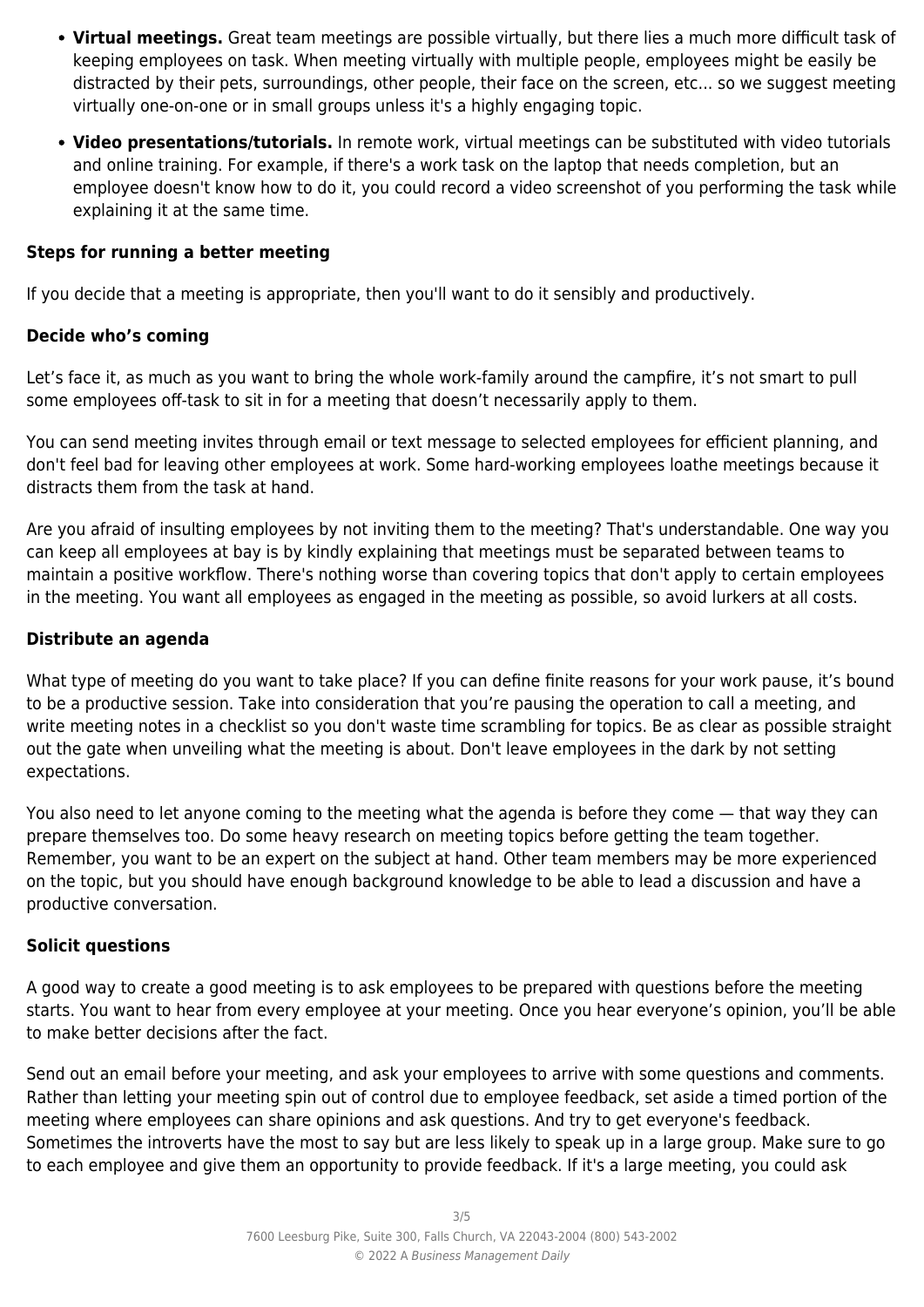employees to submit their questions either digitally or on note cards to keep things orderly.

If you can't get to everyone's questions at the meeting, clarify that you are happy to discuss any issues one on one as to not waste time focusing on one employee's direct problem.

#### **Stay on topic**

Meeting without a reason is a time-waster. Meetings should have a distinct motive or else there's no reason for getting the team together.

The only exception for not having a reason for a meeting is if the company meets once every week. Weekly meetings generally involve a bit more social interaction and are often focused on general updates. These more casual meetings can be valuable for keeping teams up to date, but shouldn't go entirely off the rails with no focus.

#### **Be punctual — Meet and end on time**

Don't set a bad example by not being punctual at your meeting. Respect your employees' time by letting them know what time and day the meeting is and what time it will end. You should have a rough estimate of how much working time and potential money the company is losing while employees are meeting — this will help keep meetings meaningful and punctual.

Always make sure employees are punctual when setting meeting times. Latecomers are a real drag, but try to reprimand them without humiliating them. Just because someone was late to the meeting doesn't mean you have to pick on them, and that might actually create some unwanted resentment in the workplace.

On the other hand, you can reward employees for coming on time with a candy bar or some other incentive for being on time or presenting something valuable at the meeting.

#### **Don't allow discussions to wander**

Set some ground rules before you start the meeting. If you tell the employees that you don't want them to give feedback until after you give your spiel, it helps you get your point across smoother without causing conflict. This is especially true in larger meetings that can easily get off track, so lay out the rules upfront so that employees know the ropes.

One way you could prevent a wandering meeting is by keeping employees busy with note-taking assignments. Employees are less likely to fall off-task if they are required to closely note what the speaker is talking about, and it also increases comprehension. Don't let employees come into the meeting with the expectation of falling asleep in boredom. Keep the meeting entertaining enough that your employees stay awake and aware.

#### **Don't tolerate naysayers**

Nothing is more toxic than people who say that something can't be done. Aside from the fact that it's not healthy to be negative, naysayers tend to be a drain to the meeting.

It's always good to consider Murphy's Law (anything that can go wrong, will go wrong) when you run meetings, but being negative doesn't help accomplish anything. Start your meeting by encouraging positive feedback from employees, and let them know to give negative feedback in a nice way without being counterproductive.

Dealing with [negativity](https://www.takingcharge.csh.umn.edu/deal-negativity) is easier said than done, but the best way to deal with negative members of a meeting is by killing them with kindness. Don't over-obsess with a negative problem. Instead, confront it head-on with a positive attitude and a solid plan.